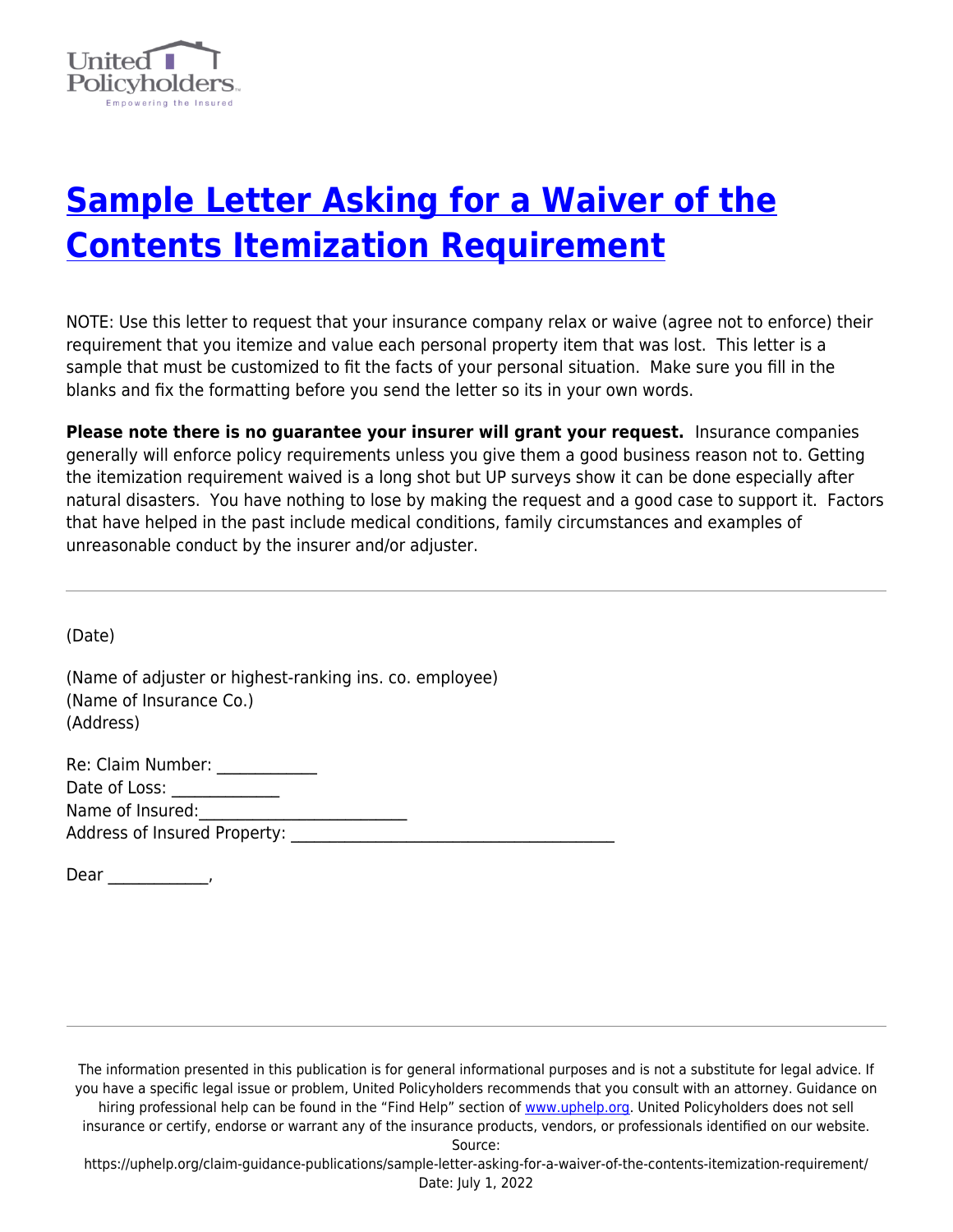

[I/we] are writing to ask your company for a courtesy in connection with the Contents portion of our insurance claim.

As you know, [my/our] home and a lifetime of memories and possessions were destroyed in a fire on \_\_\_\_\_\_\_\_\_\_\_\_\_\_\_\_\_\_\_\_\_\_\_\_. [I/We] [am/are] cooperating fully with your company and have provided all the information you've asked for so far.

Every single item that was in [my/our] home – from the smallest (spice jars, band-aids) to the largest (big screen t.v., our piano) is gone. [I/We] lived in [my/our] home for example years. [I/We] had children, so their possessions were in the home and destroyed as well. (insert a sentence or two that helps the reader understand just how many different items were in the home). The experience [I/we] [am/are] going through is emotionally and financially devastating.

Your company placed a total insured value on the contents of [my/our] home of \$ [I/We] realize your company has loss documentation procedures that are designed to deter fraud. [I/We] understand you generally require claimants to submit a detailed inventory and valuation of each individual item that was damaged or destroyed. In light of [my/our] circumstances, [I/we] [am/are] asking you to waive that requirement here.

The fire that took [my/our] home was sudden and accidental. [I/We] clearly did not burn down our own home. Everything you insured is now gone and needs to be replaced, so in theory, [I/we] [am/are] owed the full amount of [my/our] Contents insurance limits.

[I/We] [am/are] writing to ask that you waive the requirement that [I/we] itemize and value each individual item, and that you settle [my/our] contents claim in full without delay. The time and struggle of recalling all the thousands of items [I/we] lost is challenging enough, but the emotions [I/we] experience every time [I/we] recall a treasured item that's gone is acutely painful and seems unnecessary.

Surveys of previous disaster survivors confirm that many insurers have waived this itemization requirement in the past. [I/We] are asking for that same courtesy here.

Sincerely,

The information presented in this publication is for general informational purposes and is not a substitute for legal advice. If you have a specific legal issue or problem, United Policyholders recommends that you consult with an attorney. Guidance on hiring professional help can be found in the "Find Help" section of [www.uphelp.org.](http://www.uphelp.org/) United Policyholders does not sell insurance or certify, endorse or warrant any of the insurance products, vendors, or professionals identified on our website. Source:

https://uphelp.org/claim-guidance-publications/sample-letter-asking-for-a-waiver-of-the-contents-itemization-requirement/ Date: July 1, 2022